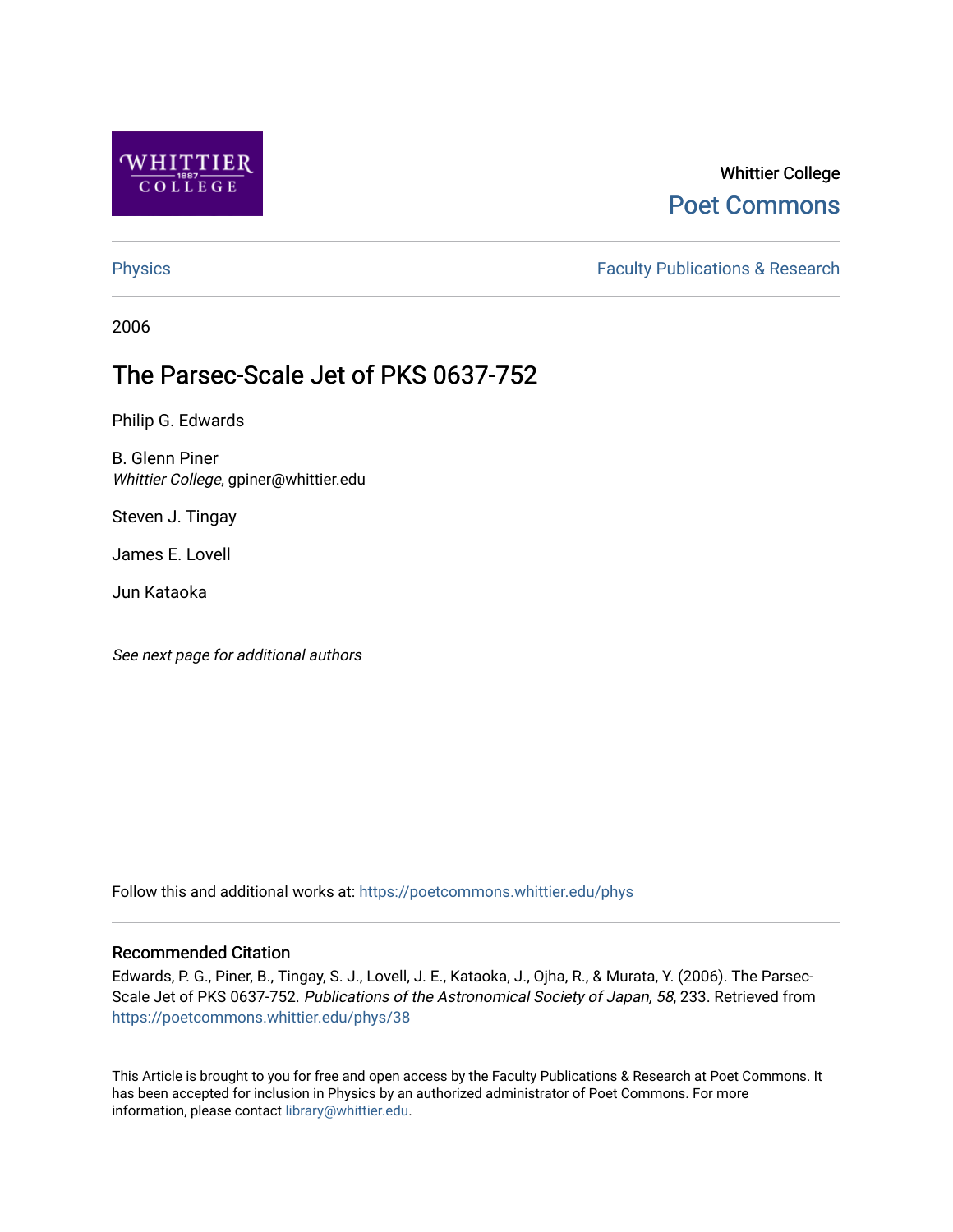# Authors

Philip G. Edwards, B. Glenn Piner, Steven J. Tingay, James E. Lovell, Jun Kataoka, Roopesh Ojha, and Yasuhiro Murata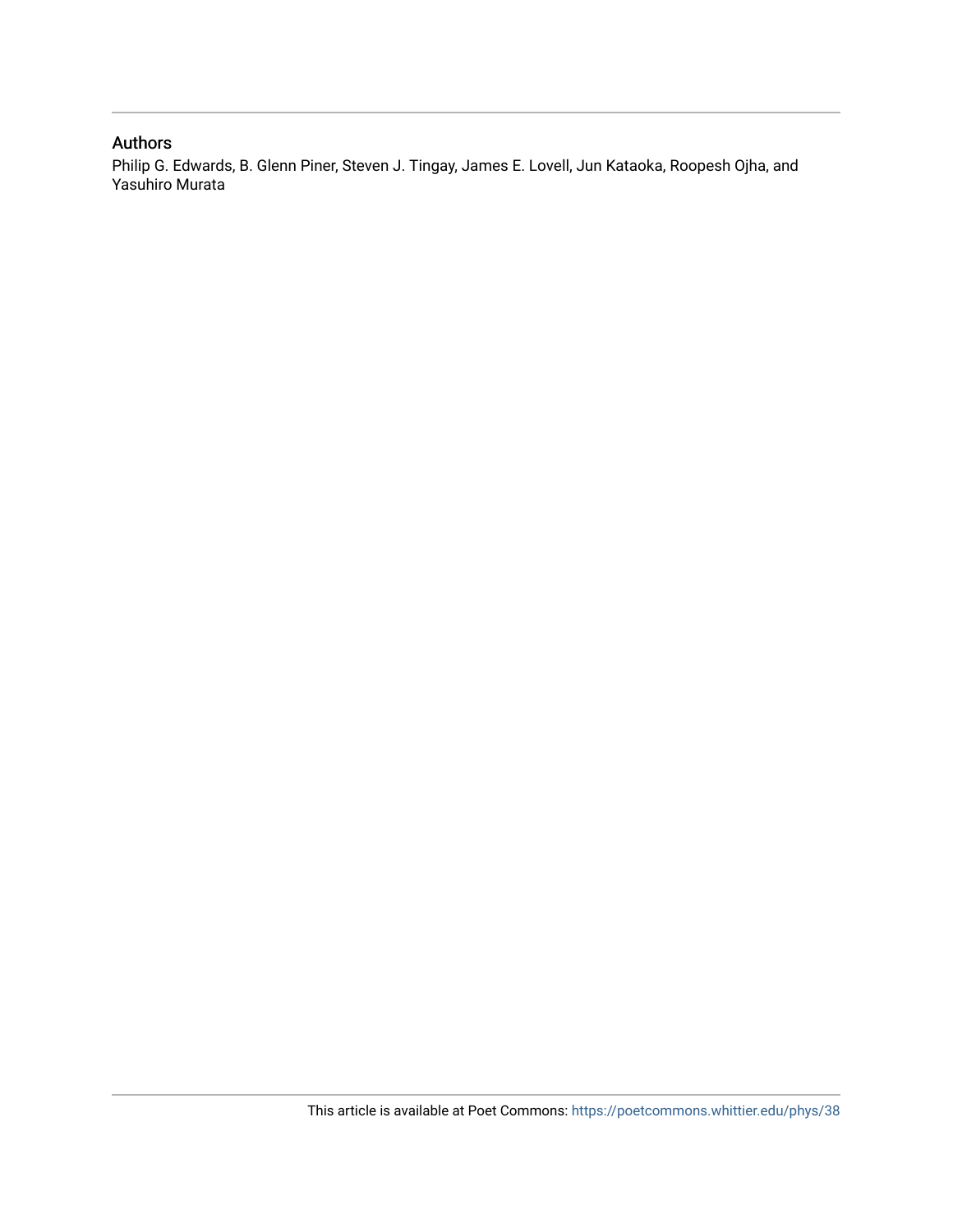# The Parsec-Scale Jet of PKS 0637*−*752

Philip G. EDWARDS, <sup>1,2</sup> B. Glenn PINER, <sup>3</sup> Steven J. TINGAY, <sup>4</sup> James E. J. LOVELL, <sup>5</sup>

Jun KATAOKA,<sup>6</sup> Roopesh OJHA,<sup>5</sup> and Yasuhiro MURATA<sup>1,2</sup>

<sup>1</sup>The Institute of Space and Astronautical Science, Japan Aerospace Exploration Agency,

*3-1-1 Yoshinodai, Sagamihara, Kanagawa 229-8510*

*edwards.philip@jaxa.jp*

2 *Department of Space and Astronautical Science, The Graduate University for Advanced Studies,*

*3-1-1 Yoshinodai, Sagamihara, Kanagawa 229-8510*

3 *Department of Physics and Astronomy, Whittier College, 13406 E. Philadelphia St., Whittier, CA 90608, USA*

4 *Centre for Astrophysics and Supercomputing, Swinburne University of Technology, PO Box 218, Hawthorn, VIC 3122, Australia*

5 *Australia Telescope National Facility, CSIRO, PO Box 76, Epping, NSW 1710, Australia*

6 *Department of Physics, Tokyo Institute of Technology, 2-12-1 Ookayama, Meguro-ku, Tokyo 152-8551*

(Received 2005 July 27; accepted 2005 November 13)

#### Abstract

Chandra observations of the quasar PKS 0637−752 during its checkout phase resulted in the unexpected detection of a luminous kiloparsec-scale X-ray jet. The apparent superluminal speed of this jet on the parsec-scale, based on two VSOP and four ground-based observations, has proven crucial to understanding the X-ray production in the arcsec-scale jet. We present here for the first time the full details of the ground-based observations used to determine the parsec-scale jet speed, describe the results of a third VSOP observation, and examine the reported jet speed in the light of more recent ground-based VLBI observations. We find some evidence of increased source activity coincident with extrapolated epochs of jet component ejection, although the monitoring of the source is relatively sparse and the ejection epochs are not tightly constrained. We also construct the spectral energy distribution for the nucleus of PKS 0637−752 and show that it can be modelled well in terms of a one-zone synchrotron self-Compton model of an electron-positron jet with a Doppler factor of ∼ 10, consistent with the results of the VLBI observations.

Key words: galaxies: quasars: individual (PKS 0637−752) — radio continuum: galaxies — techniques: interferometric

#### 1. Introduction

One of the surprises of the Chandra X-ray Observatory mission has been the observation of luminous X-ray jets in an appreciable number of active galactic nuclei (Sambruna et al. 2004; Marshall et al. 2005). This was, in a sense, Chandra's first discovery, as the "point source" selected for the first checkout phase observations, PKS 0637−752, was revealed to have a bright X-ray jet extending  $10''$  from the nucleus (Schwartz et al. 2000; Chartas et al. 2000), coincident with a previously known radio jet (Tingay et al. 1998).

PKS 0637−752 is a bright radio quasar, with a total flux density at 4.8 GHz of  $\sim$  7 Jy. The kiloparsec-scale structure is shown in figure 1: a jet extends  $\sim 10''$  to the west before bending sharply to the north-west, whereas to the east, a single hot-spot is seen  $\sim 10''$  from the core (Tingay et al. 1998; Schwartz et al. 2000; Chartas et al. 2000). The first VLBI image showed the parsec-scale jet extending over 4 milliarcsec (mas) and closely aligned with the kpc-scale jet to the west (Tingay et al. 1998).

A first epoch VSOP observation was made at 5 GHz on 1997 November 21 as part of a sample of gamma-ray-quiet active galactic nuclei (AGN) for comparison with a sample of southern EGRET detected AGN (Tingay et al. 2000). A second epoch observation was made in 1999 August to coincide with Chandra checkout phase observations (Lovell et al. 2000; Tingay et al. 2002). The data from these two VSOP observations were combined with data from ground-only VLBI observations, with the resulting component motions (Lovell et al. 2000) placing tight constraints on the jet angle to the line of sight, and in turn on models for the X-ray emission from the kpc-scale jet (Schwartz et al. 2000; Chartas et al. 2000; Tavecchio et al. 2000; Celotti et al. 2001; Georganopoulos et al. 2005).

Schwartz et al. (2000) considered several possible origins for the X-ray emission in the kpc-scale jet, favouring a synchrotron self-Compton model, but noting that this entailed significant departures from commonly assumed equipartition and/or homogeneity conditions. Tavecchio et al. (2000) and Celotti, Ghisellini, and Chiaberge (2001) showed, however, that inverse Compton scattering of cosmic microwave background radiation provided a good fit to the data, if the Doppler factor inferred for the pc-scale jet still applied to the kpc-scale jet. Georganopoulos et al. (2005) have noted that the kpcscale knot in PKS 0637−752 provides an ideal opportunity to resolve the long-standing question of the matter content of jets.

In this paper, we give in section 2 the first detailed account of the ground-based observations used to derive the pc-scale jet speeds, together with details of other observations, and in section 3 we re-examine the component speeds. Possible evidence for activity accompanying the extrapolated epochs of component ejection is presented in section 4, and in section 5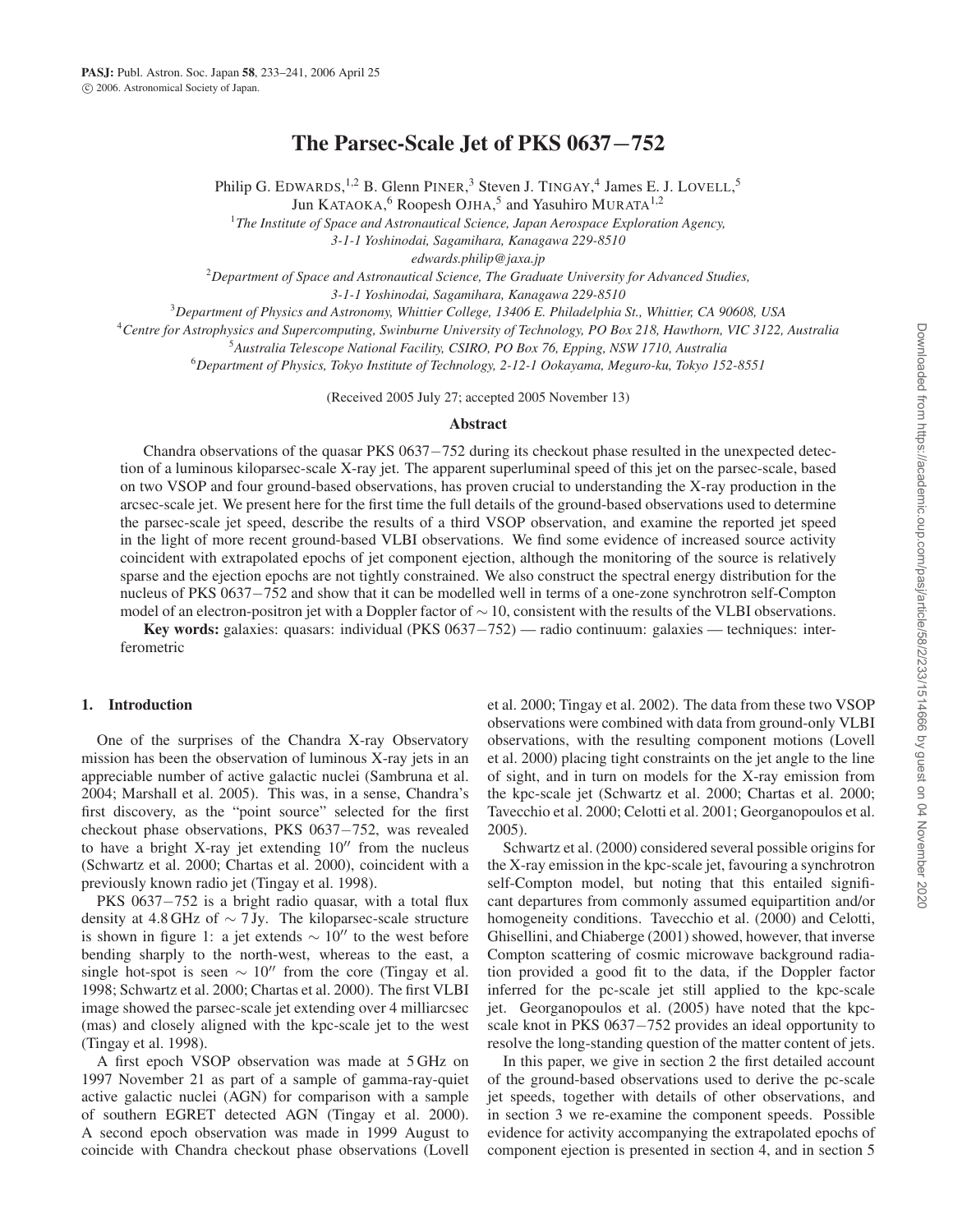

Fig. 1. ATCA image at 4.816 GHz of the kiloparsec-scale structure of PKS 0637−752 made by combining the data from the internal ATCA baselines of the VSOP observations in 1999 August and September (see table 1). The image peak is 6.12 Jy beam−1, and the beam, shown at bottom left, is 1. 6 × 1. 46 (FWHM) at a position angle of <sup>−</sup>56◦. Contour levels are <sup>−</sup>1 (dashed), 1, 2, 4, . . . , 512 <sup>×</sup> 6mJy beam−1, with this base level corresponding to three times the residual noise level in the image. Chartas et al. (2000) note that at 4.8 GHz the arcsec core accounts for 90.2% of the total flux density, the inner western jet (before the bend at  $10''$  from the core),  $4.5\%$ , the outer western jet,  $2.4\%$ , and the eastern hotspot,  $2.9\%$ .

we derive the spectral energy distribution (SED) of the core and present a model for the SED constrained by the parameters determined in the preceding sections.

At a redshift of 0.654 (Bechtold et al. 2002), 1 mas corresponds to 6.94 pc for a cosmological model with  $H_0 =$  $71 \text{ km s}^{-1} \text{ Mpc}^{-1}$ ,  $\Omega_M = 0.27$ , and  $\Omega_{\text{vac}} = 0.73$ . At this distance, a motion of  $1$  mas yr<sup>-1</sup> corresponds to an apparent speed 37.4*c*.

### 2. Observations and Modelfits

Details of all the observations considered in this paper are presented in table 1. As the 1997 VSOP observation has been described by Tingay et al. (2000) and the 1999 August observation by Tingay et al. (2002), we omit details of these observations here. In the next subsection we describe the four geodetic observations which were used together with these two VSOP observations to derive the component speeds in PKS 0637−752 by Lovell et al. (2000). In following subsections we briefly describe an earlier SHEVE observation from 1993 (Tingay et al. 1998), a third VSOP observation in 1999 September, and a more recent Australian Long Baseline Array (LBA) observation from 2002 July (Ojha et al. 2004).

| Date        | Observation<br>type | Frequency<br>(GHz) | Bandwidth<br>(MHz) | Telescopes <sup>*</sup> | Reference          |
|-------------|---------------------|--------------------|--------------------|-------------------------|--------------------|
| 1993 May 15 | <b>SHEVE</b>        | 4.851              | 1.8                | AT, Ho, Mp, Pa, Pr      | Tingay et al. 1998 |
| 1995 Feb 13 | Geodetic            | 8.381              | 16                 | Fo, Hh, Ho, Oh, Sa, Ti  |                    |
| 1995 Jul 12 | Geodetic            | 8.381              | 16                 | Fo, Hh, Ho, Sa, Ti      |                    |
| 1995 Oct 12 | Geodetic            | 8.381              | 16                 | Fo, Hh, Ho, Oh, Sa, Ti  |                    |
| 1996 Jul 25 | Geodetic            | 8.596              | 16                 | Fo, Hh, Ho, Sa          |                    |
| 1997 Nov 21 | VSOP                | 4.962              | 32                 | AT, Hh, Mp, HALCA       | Tingay et al. 2000 |
| 1999 Aug 19 | <b>VSOP</b>         | 4.800              | 32                 | AT, Hh, Ho, Mp, HALCA   | Tingay et al. 2002 |
| 1999 Sep 12 | <b>VSOP</b>         | 4.930              | 32                 | AT, Hh, HALCA           |                    |
| 2002 Jul 19 | Geodetic            | 8.426              | 8                  | AT, Cd, Hh, Ho, Mp, Pa  | Ojha et al. 2004   |

Table 1. Details of the VLBI observations considered in this paper.

∗ Telescopes are: AT — Australia Telescope Compact Array; Cd — Ceduna, Australia, 30 m; Fo — Fortaleza, Brazil, 14 m; Hh — Hartebeesthoek, South Africa, 26 m; Ho — Hobart, Tasmania, 26 m; Mp — Mopra, Australia, 22 m; Pa — Parkes, Australia, 64 m; Pr — Perth (ESA), Australia, 27 m; Oh — O'Higgins, Antarctica, 9 m; Sa — Santiago, Chile, 12 m; Ti — Tidbinbilla (DSS-45), Australia, 34 m.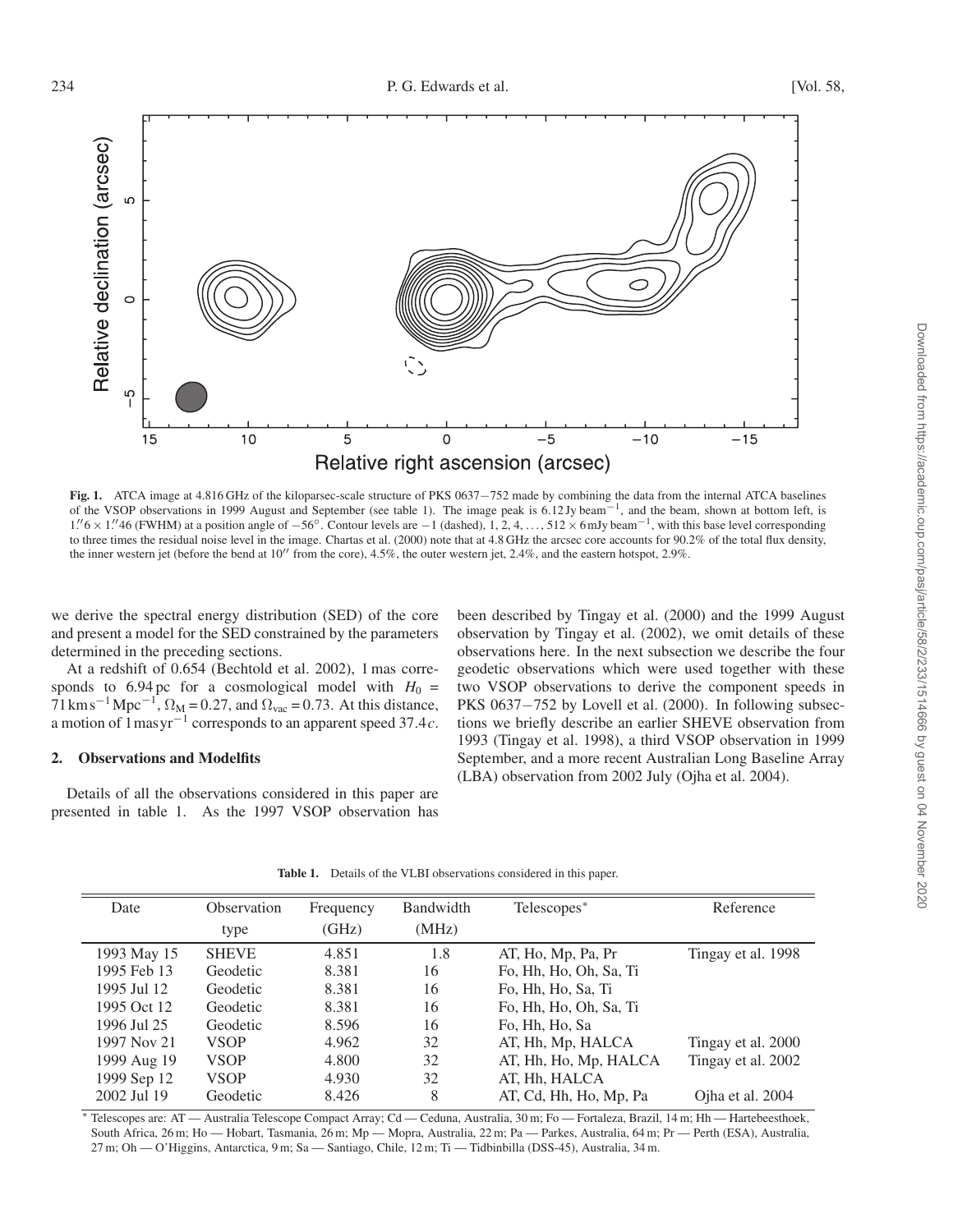## *2.1. Geodetic Observations*

Data from the four 8 GHz observations made in 1995 and 1996 were extracted from the geodetic VLBI archive of the United States Naval Observatory. These observations were fringe-fitted and calibrated in AIPS as described in Piner and Kingham (1998), and imaged in Difmap using natural weighting. Modelfits to these data were made in Difmap. Circular Gaussian components were used except for the 1995 October and 1999 August data sets, where elliptical Gaussians were found to provide a significantly better fit. In modelfitting the VSOP observations, HALCA data were upweighted by a factor of 50 so that the space baselines were treated appropriately in the Difmap modelfitting process (see, e.g., Piner et al. 2000).

Images from the four geodetic and two VSOP observations used by Lovell et al. (2000) to derive the jet component speeds are presented in figure 2, with the locations of modelfit components marked. Details of the image parameters are given in table 2, where a, b, and  $\phi$  have their usual meanings of FWHM beam major axis and minor axis, and position angle respectively. The weighting refers to the two parameters used in the Difmap task uvweight. The first of these parameters is the bin-size in  $(u, v)$ -grid pixels within which neighboring visibilities are summed, with a bin-size greater than zero corresponding to uniform weighting. The second parameter is the exponent used for additional weighting (beyond the reciprocal of the summed visibilities) by amplitude errors. Results of the modelfits to the images are given in table 3.

#### *2.2. The 1993 May SHEVE Observation*

PKS 0637-752 was observed with the Southern Hemisphere VLBI Experiment (SHEVE) in 1993 May, with the resulting image presented by Tingay et al. (1998). Although no modelfit to the image was presented, inspection of the image (figure 4 in Tingay et al. 1998) reveals that a model containing the core and three jet components provides a good representation. The core distances determined in this way are plotted in figure 3.

#### *2.3. The 1999 September VSOP Observation*

In addition to the two VSOP observations described previously, a third VSOP observation was made at 4.9 GHz over 12 hr on 1999 September 12. The observation was conducted in the standard VSOP observing mode (Hirabayashi et al. 2000). Unfortunately, out of the ground telescopes originally scheduled only the ATCA and Hartebeesthoek were able to participate. As a result, the shortest baselines in this observation were 150Mλ (with baselines to HALCA extending to 470Mλ). In addition, two tracking passes scheduled for the first half of the observation were not successful, with HALCA data being obtained during two  $\sim$  1 hr tracking passes with the Robledo tracking station in the second half of the observation.

Phase self-calibration was limited to the two HALCA tracking passes, and amplitude self-calibration was not possible. Given the paucity of the data, we elected to image the data in Difmap and determine component positions based on the clustering of CLEAN components. This approach resulted in the detection of C4, C5, and C6 in addition to the core.

The core distances of the three components were all within 0.1 mas of those determined for the VSOP observation of 1999 August 19. (The interval of 24 days between these epochs corresponds to an expected shift due to component motions of  $\sim 0.02$  mas.) Position angles were also generally consistent, with the largest difference, 12◦, being for C6, the component closest to the core, as might be expected. As an additional check, we imported the modelfit for the 1999 August data into Difmap and compared the phases and amplitudes of visibility points against that for the 1999 September observation using projplt, finding good agreement. Nevertheless, given the superior quality of the August observation, we adopt the modelfits from that observation for calculating the component motions, with the September observation serving to confirm our confidence in the fidelity of that model.

#### *2.4. The 2002 July LBA Observation*

PKS 0637−752 was one of 69 southern sources observed at 8.4 GHz by Ojha et al. (2004). The observation was made as a series of snapshots with the Australian Long Baseline Array and Hartebeesthoek. The resulting image, shown in figure 1 of Ojha et al. (2004), clearly shows the core and a component with a north–south elongation  $\sim$  4.5 mas from the core. The modelfit in table 4 of Ojha et al. (2004) contains an elliptical Gaussian component at the core and two circular Gaussians 4.5 and 5.2 mas to the west. The latter component is not apparent in the image with, it is now realized, its position being influenced by an unmodelled residual to the north–west of the component visible in the image. A revised modelfit uses a single Gaussian to model the jet component, a circular Gaussian of 0.40 Jy with a FWHM of 0.51 mas located 4.5 mas from the core at a PA of −93◦ (Ojha, private communication).

#### 3. Component Motions

The jet component identifications are listed together with details of the modelfit components in table 3. We emphasize that the modelfitting has been undertaken with the prime aim of locating the component core positions. In several cases the modelfits have converged to physically improbable representations — a point source for C2 in 1995 February, and linear features for the core and C3 in 1999 August — but we are satisfied that the locations of these features are sufficiently accurate for our purposes. Also, we note that the comparison of snapshot observations with longer astronomical observations, and observations at two frequencies, must be undertaken with caution. The apparent absence of C3 in the 1996 July image, for example, is not unexpected given the much higher rms noise level in this image (see table 2).

The modelfit positions are plotted in figure 3, together with those for the components in the SHEVE and LBA observations. The uncertainties in component locations were determined by projecting the beam major axis onto the line joining the component to the core. One quarter of the projected beam was adopted as the uncertainty for all observations. The comparison of component locations between the 1999 August and September VSOP observations described in subsection 2.3 indicates that this is a somewhat conservative assumption for these longer observations.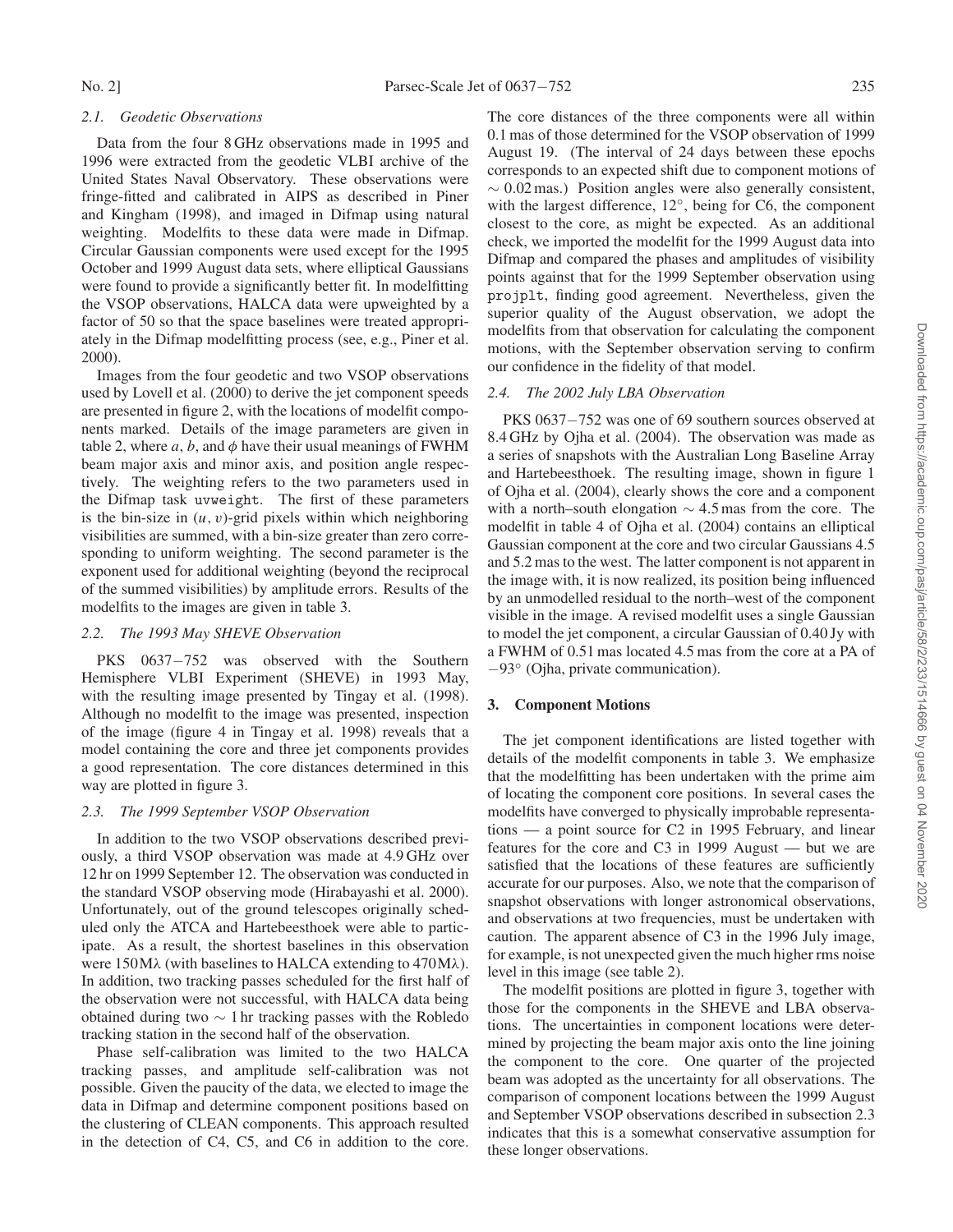

Fig. 2. Images from the first four geodetic and two VSOP observations. In each image the lowest contour on each image is 3 times the rms value, which is given in table 2, with successive contours a factor of 2 higher. The positions of modelfit components are marked, and the details of each component are given in table 3.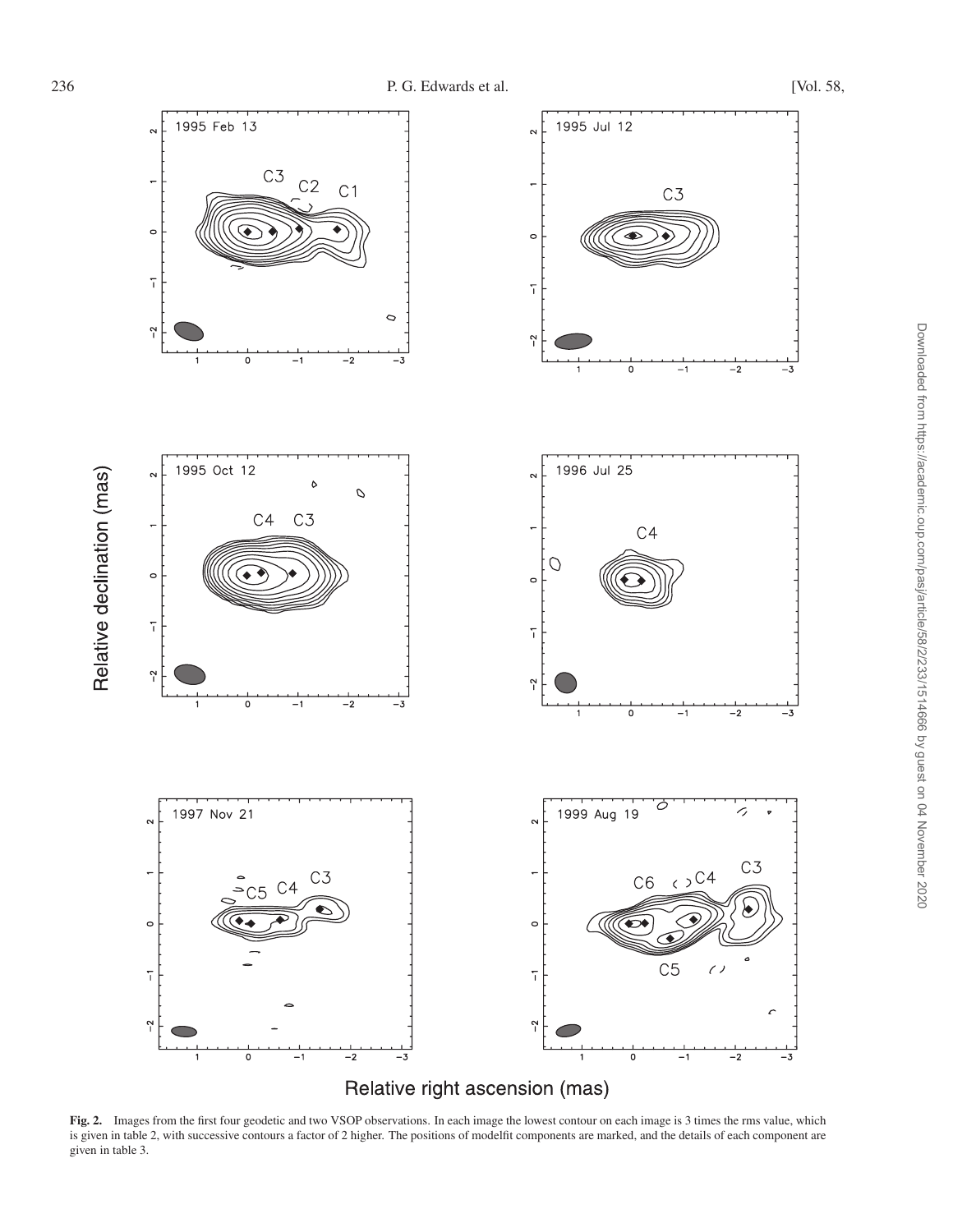| Date        | Beam size and orientation |           |              | Weighting | Peak flux       | rms noise |
|-------------|---------------------------|-----------|--------------|-----------|-----------------|-----------|
|             | $a$ (mas)                 | $b$ (mas) | $\phi$ (deg) |           | $(\mathrm{Jy})$ | (mJy)     |
| 1995 Feb 13 | 0.60                      | 0.33      | 70           | $0, -2$   | 1.93            | 1.8       |
| 1995 Jul 12 | 0.71                      | 0.29      | $-84$        | $0, -2$   | 2.83            | 6.5       |
| 1995 Oct 12 | 0.62                      | 0.38      | 77           | $0, -2$   | 1.77            | 1.4       |
| 1996 Jul 25 | 0.42                      | 0.37      | 56           | $0, -2$   | 2.91            | 22.0      |
| 1997 Nov 21 | 0.49                      | 0.20      | 86           | 2, 0      | 0.54            | 11.0      |
| 1999 Aug 19 | 0.49                      | 0.22      | $-78$        | 2, 0      | 0.62            | 2.8       |

Table 2. Parameters of the images in figure 2.

| Date        | Flux density | r     | $\theta$       | $\boldsymbol{a}$ | a/b  | $\phi$         | Identification |
|-------------|--------------|-------|----------------|------------------|------|----------------|----------------|
|             | (Jy)         | (mas) | $(\text{deg})$ | (mas)            |      | $(\text{deg})$ |                |
| 1995 Feb 13 | 2.33         | 0.00  | $\theta$       | 0.27             | 1.00 |                | Core           |
|             | 1.26         | 0.49  | $-89$          | 0.42             | 1.00 |                | C <sub>3</sub> |
|             | 0.17         | 1.03  | $-87$          | 0.00             | 1.00 |                | C <sub>2</sub> |
|             | 0.08         | 1.78  | $-89$          | 0.27             | 1.00 |                | C <sub>1</sub> |
| 1995 Jul 12 | 3.37         | 0.00  | $\theta$       | 0.19             | 1.00 |                | Core           |
|             | 1.05         | 0.63  | $-91$          | 0.36             | 1.00 |                | C <sub>3</sub> |
| 1995 Oct 12 | 1.66         | 0.00  | $\theta$       | 0.19             | 1.00 |                | Core           |
|             | 0.86         | 0.29  | $-79$          | 0.47             | 0.29 | 30             | C4             |
|             | 0.97         | 0.91  | $-87$          | 0.59             | 0.82 | 89             | C <sub>3</sub> |
| 1996 Jul 25 | 1.85         | 0.00  | $\theta$       | 0.04             | 1.00 |                | Core           |
|             | 2.67         | 0.33  | $-94$          | 0.22             | 1.00 |                | C4             |
| 1997 Nov 21 | 0.21         | 0.00  | $\theta$       | 0.07             | 1.00 |                | Core           |
|             | 0.94         | 0.24  | $-104$         | 0.33             | 1.00 |                | C <sub>5</sub> |
|             | 0.63         | 0.80  | $-89$          | 0.30             | 1.00 |                | C <sub>4</sub> |
|             | 0.29         | 1.59  | $-82$          | 0.31             | 1.00 |                | C <sub>3</sub> |
| 1999 Aug 19 | 0.58         | 0.00  | $\overline{0}$ | 0.22             | 0.00 | 43             | Core           |
|             | 1.05         | 0.31  | $-88$          | 0.71             | 0.48 | $-45$          | C <sub>6</sub> |
|             | 0.49         | 0.86  | $-110$         | 0.35             | 0.44 | $-77$          | C <sub>5</sub> |
|             | 0.88         | 1.26  | $-86$          | 0.65             | 0.44 | $-71$          | C <sub>4</sub> |
|             | 0.28         | 2.36  | $-83$          | 0.86             | 0.00 | 7              | C <sub>3</sub> |

Table 3. Modelfit results for the images in figure2.



Fig. 3. Core distances of jet components at each epoch. The component motions derived by Lovell et al. (2000) are shown for C3 (dashed line), C4 (dotted), and C5 (dash-dot).

The component speeds inferred by Lovell et al. (2000) from the first four geodetic and two VSOP observations are also plotted: (0.41±0.03), (0.29±0.05), and (0.35±0.09)mas  $yr^{-1}$ for C3, C4, and C5, respectively. The weighted average of these corresponds to  $(13.3 \pm 1.0)c$  for the cosmological model assumed here. This in turn yields a lower limit to the bulk Lorentz factor of  $\Gamma_{\text{min}} = 13.3$ , and an upper limit to the line of sight of  $\theta_{\text{max}} = 8^\circ$ 6. [For the  $H_0 = 50$ ,  $q_0 = 0$  model adopted by Schwartz et al. (2000), the corresponding values are  $\Gamma_{\text{min}} = 17.8$ and  $\theta_{\text{max}} = 6.84.$ 

Comparison of the 1993 May observation with the 1995 February geodetic observation suggests that the component 0.7 mas from the core in the SHEVE observation can be identified with C2 in the latter, with an implied speed similar to that inferred to C4. This would further suggest that the component 1.7 mas from the core is associated with C1, with only marginal evidence for any motion between the two epochs. We note, however, that the larger uncertainties in the core distances of the 1993 observation, from both the lower angular resolution and the manner in which the core distances were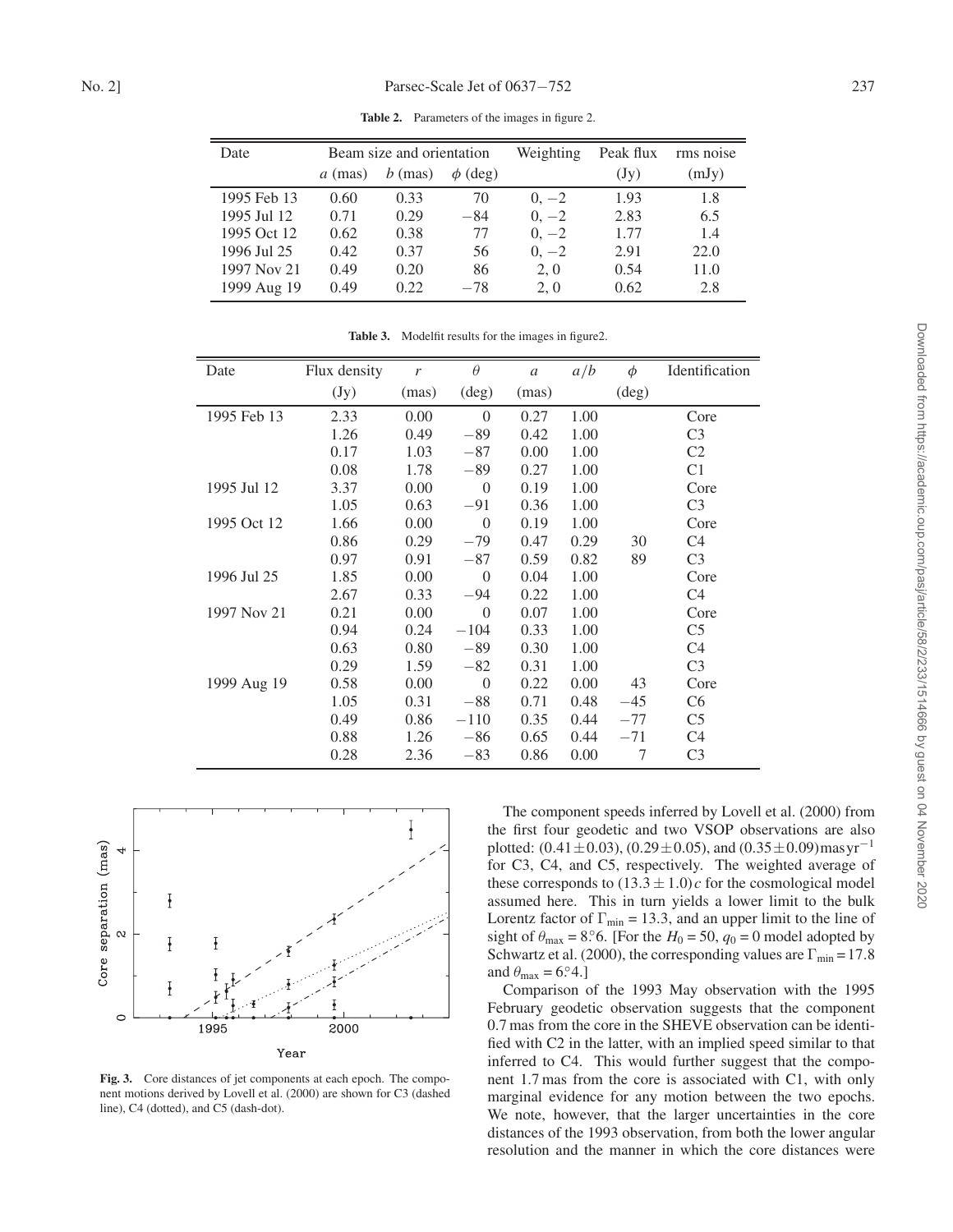

Fig. 4. The 4.8 to 8.4 GHz spectral index determined from 6 km baseline correlated flux densities as part of the ATCA monitoring program of Tingay et al. (2003). Errors in the spectral indices are comparable to the symbol size. The times of the ejection epochs of C5 and C6 are indicated at the bottom of the figure. For C5 the time range corresponds to the  $1\sigma$  uncertainties in the ejection epoch. For C6 the time range was conservatively estimated using the speed of C4 with the upper limit of the component core distance, and the speed of C3 with the lower limit of the core distance.

derived, coupled with the fact that C1 is the weakest of all components listed in table 3, preclude any firm conclusions about the motion of this component.

As mentioned above, the third VSOP observation is too close to the 1999 August observation to provide any further constraints on the component motions. The 2002 July observation is however very interesting in this regard. The apparent non-detection of C4 and C5 at this epoch may well be related to the snapshot nature of the observation. The limited data and sparse  $(u, v)$  coverage result in a strong "striping" in fullresolution images, and so a conservative approach has been adopted in the imaging and modelfitting of the data. The single jet component identified in the 2002 July observation lies significantly above the extrapolated motion of C3. The north–south extension of this component is similar to that seen for C3 in the 1999 August epoch, lending confidence to the identification of this component with C3. Alternative models, such as a rapid fading of C3 and pronounced brightening of C2 or C1, weaker components not detected since 1995, appear far less likely. The formal component position is consistent with a departure from linear ballistic motion. However, given the preceding comments, we do not feel that this single observation constitutes sufficiently strong grounds to consider this possibility further. We simply conclude that the previously determined speed for C3 represents a firm lower limit to a linear motion for this component.

As such, rather than using the weighted mean of three components, the properties of the parsec-scale jet can be reliably based on the speed of C3 alone: a speed of  $(0.41 \pm$ 0.03)c, or  $(15.3 \pm 1.1)c$ , and hence  $\Gamma > 15.3$ , and  $\theta < 7.5$ . [For the cosmology adopted by Schwartz et al. (2000) the speed is 20.5 *c*, and  $\theta_{\text{max}} = 5.^\circ 6$ .]

### 4. Component Ejection Epochs

Extrapolating the component motions back in time allows the ejection epoch to be inferred. These are 1993.91 (with a 1 σ range of 1993.61 to 1994.17) for C3, 1995.25 (1994.81 to 1995.57) for C4, and 1997.22 (1996.64 to 1997.57) for C5. C6 was only detected at two closely spaced epochs and so no

speed has been measured for it. However, both the weighted speed for the other components and the speed for C3 alone suggest an ejection epoch in the latter part of 1998 or early 1999.

It is generally believed that the ejection of a new superluminal component is accompanied by behavior observable in single dish observations, such as flux density increases, with a general flattening of spectral indices, and changes in the polarization characteristics (e.g., Jorstad et al. 2001). Although there has been no long-term monitoring of PKS 0637–752 covering the entire time range of the VLBI observations, there are a number of programs which have spanned some of the periods of interest.

PKS 0637-752 was monitored at four frequencies at 15 epochs with the ATCA between 1996 February and 2000 February (Tingay et al. 2003). The monitoring was conducted as several snapshots, over a several-day period — too few to image the source reliably, but sufficient to determine the flux density on the 6 km baselines of the ATCA. Comparison of the images presented in Chartas et al. (2000) with the ATCA monitoring reveal that not all the flux is being recovered, but indicate that the 6 km flux densities are a good measure of the arcsec-scale core flux density. In figure 4 we plot the spectral index between 4.8 and 8.4 GHz. The spectral index generally steepens for the first two years, then rises again, peaking in mid-1999. Furthermore, we note that the highest fractional polarization at 8.6 GHz, 1.9%, was measured in 1999 February. This behavior is consistent with the ejection of C5 in late 1996 or early 1997 and C6 in late 1998 or early 1999.

PKS 0637−752 was part of the high precision relative photometric optical observations undertaken with the 0.6 m telescope at Observatório do Pico dos Dias, Brazil, by Garcia et al. (1999). The CCD based monitoring enabled observations accurate at the 0.02 mag level. PKS 0637−752 was observed at 9 epochs between 1993 November and 1997 May, covering the ejection period of C4. There is a notable departure from the general trend between observations at 1995.8 and 1996.3, when the source increased by 0.14 mag. (This is a modest increase compared to flares of a magnitude or more seen on occasions in other AGN, but is a significant increase for this source over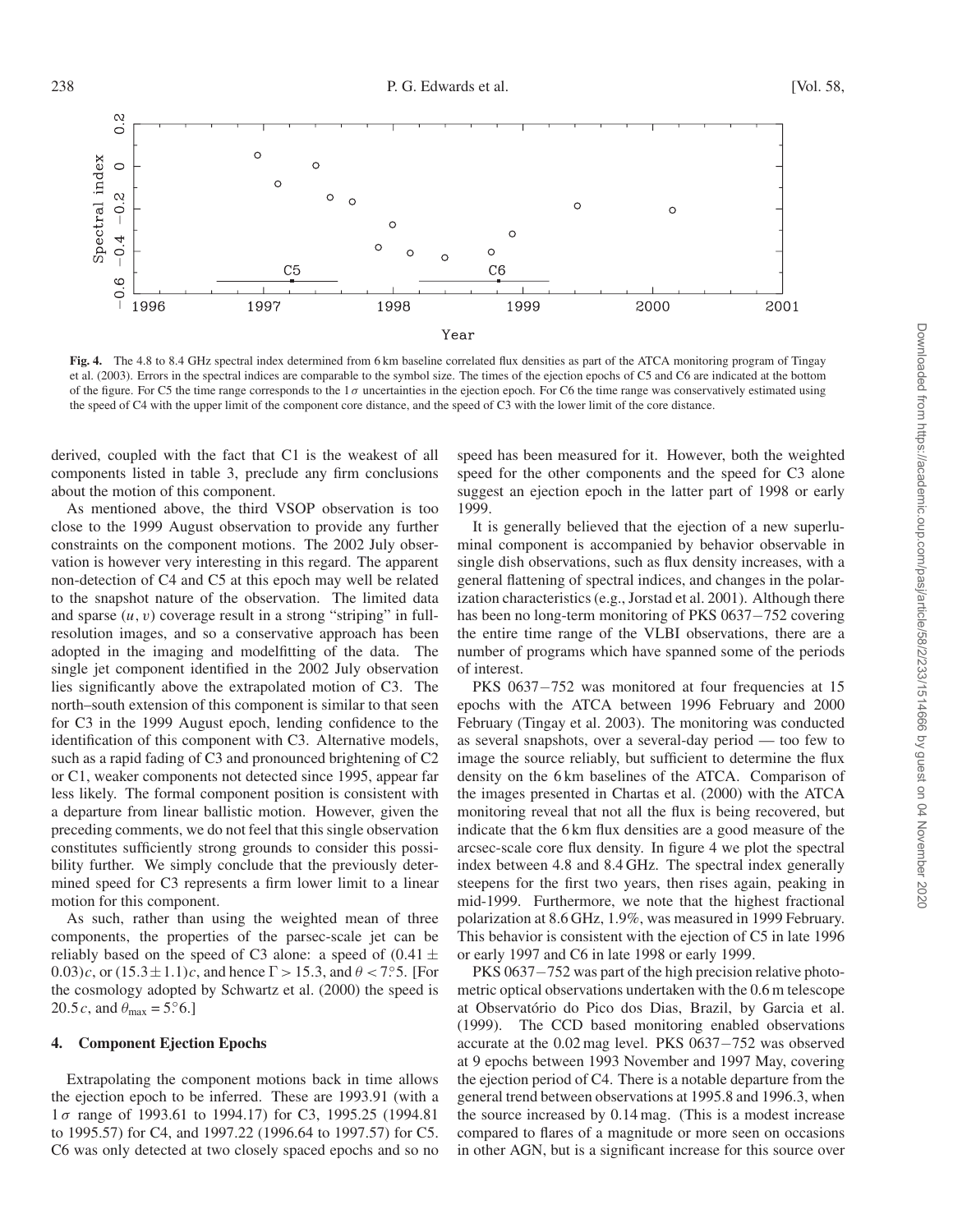the monitoring period.) Although outside the  $1\sigma$  error range of the extrapolated ejection epoch of C4 (1994.81 to 1995.57), if physically associated it would suggest a later ejection epoch for C4 (as this optical increase occurred after the extrapolated ejection epoch) and, subsequently, a component speed closer to that for C3.

Tornikoski et al. (1996) describe a SEST monitoring program of 155 extragalactic radio sources at 3 mm and 1.3 mm. PKS 0637−752 was monitored at 18 epochs at 3 mm and 8 epochs at 1.3 mm between 1988 April and 1994 June. A prominent outburst was detected in SEST monitoring of the source at 3 mm in 1988, with measured flux densities of  $(2.64 \pm 0.31)$  Jy on October 16 and  $(7.90 \pm 0.35)$  Jy on December 3. Immediately preceding (1988 August 23) and subsequent (1989 February 1) epochs reproduce the general levels of these two epochs, confirming that they are not affected by one-off systematic errors. The first 1.3 mm measurement,  $(2.58 \pm 0.41)$  Jy, was made in 1988 December and was the largest 1.3 mm flux density observed for this source. There are no VLBI observations from this period. However, if this outburst was to mark the ejection epoch of the 1.8 mas component seen in the 1993 observation, a speed of  $\sim 0.39$  mas yr<sup>-1</sup>, or  $14.5c$ , is implied, consistent with that of C3. Kellermann et al. (2004) note, as we observe for the components in PKS 0637−752, that the speeds shown by separate jet components in a source are generally consistent.

These conclusions for enhanced activity associated with component ejections are necessarily somewhat speculative, as the monitoring of PKS 0637−752 is incomplete and relatively sparse. Nevertheless, the monitoring does indicate that PKS 0637−752 has displayed occasions of significant variability in the past, and that these can plausibly be related to the ejection epochs of new VLBI jet components.

#### 5. Jet Alignment and Collimation

As noted by Schwartz et al. (2000), the 8.6 GHz ATCA image shows the kpc-scale jet emerging from the core at a PA of  $-82^\circ$  and maintaining this PA until  $\sim 7''$  from the core, where it gradually bends toward the south, reaching a PA of  $-86^\circ$  (as measured from the core) at a distance of 10". As measured from the initial kpc-scale jet direction, this is a bend, in projection, of  $\sim 10^{\circ}$ .

As indicated in table 3, the parsec-scale jet components display a range of PAs, generally around −87◦. Component C5 is a notable exception, being detected at three epochs (including 1999 September) at PAs  $\lt -100^\circ$ . As illustrated by the multi-epoch monitoring of 110 AGN by Kellermann et al. (2004), the components in most jets move in the general direction of an established jet, with non-radial motion, or clear bends, seen in the trajectories of fewer components. Observations of PKS 0637−752 to date have neither the temporal spacing nor sensitivity to determine whether the trajectories of components like C5 ultimately bend to become collimated with the kpc-scale jet, as seen, for example, in 3C 279 (Homan et al. 2003), or whether such components are intrinsically shorter lived.

The component speeds for C3, of at least  $(0.41 \pm$ 0.03) mas yr<sup>-1</sup>, and C4,  $(0.29 \pm 0.05)$  mas yr<sup>-1</sup>, are formally inconsistent, and this may well reflect intrinsic effects in the ejection of discrete components at different times. We note in passing, however, that if all components have the same bulk Lorentz factor of  $\Gamma = 15.8$  (i.e.,  $\beta = 0.998c$ ) then the observed apparent speeds are observed for angles to the line of sight of 4.°7 for C3 and 9.°1 for C4. While a change of angle of 4.°4 is not inconsistent with the observed range of PAs observed for the parsec-scale components, the comparison is not straightforward due to projection effects.

It is clear from the summed component flux densities in table 3 that we are only recovering between  $\sim$  35% and  $\sim$  65% of the "core" flux density as measured on the arcsec scale (with calibration uncertainties likely to make a significant contribution to this apparently wide range). It is natural to suspect the remainder lies in jet structure intermediate between the mas and arcsec scales, i.e., intermediate between the scales able to be probed with the LBA and ATCA respectively. An instrument with a wide range of scaled baselines, like the planned Square Kilometer Array (Schilizzi 2004), would enable a study of the jet collimation and bending on these scales.

### 6. Spectral Energy Distribution

## *6.1. SED of the Kiloparsec-Scale Jet*

Considerable effort has gone into understanding the physical processes responsible for the production of X-rays in the kpc-scale jet. The SED of the knot WK7.8 (see Chartas et al. 2000; Tavecchio et al. 2000) reveals that the X-ray emission cannot have a synchrotron origin as the optical flux is an order of magnitude below an interpolation between the radio and X-ray data. Tavecchio et al. (2000) and Celotti, Ghisellini, and Chiaberge (2001) have demonstrated that Compton scattering of the cosmic microwave background can explain X-ray emission if Doppler factors of around 10 are present, suggesting that the jets stay relativistic from the pcscale to kpc-scale.

This is consistent with the apparent speeds of the parsecscale jet components: in the following subsection we examine whether such a Doppler factor is consistent with a model for the SED of the nucleus.

### *6.2. SED of the Core*

We assume an electron-positron jet and adopt the simple one-zone synchrotron self-Compton (SSC) model (see, e.g., Kataoka et al. 2002) to determine under what conditions the observed SED of the core can be reproduced. In this model, the radiation is due to a homogeneous jet component moving with a bulk Lorentz factor  $\Gamma$ , at an angle to the line of sight of  $\theta$ , where these are constrained by the VLBI observations.

The model assumes that the low-energy synchrotron component and the high-energy SSC components arise from the same electron population with a Lorentz factor  $\gamma_p$ . The SSC spectrum is self-consistently calculated based on the parameters above, assuming an electron population of the form  $N(\gamma) \propto \gamma^{s} \exp(-\gamma/\gamma_{p})$ , where s is conventionally assumed to be  $\sim -2$ .

We adopt  $R = 10^{17}$  cm, based on the timescale of the 3 mm outburst seen by Tornikoski et al. (1996), and a Doppler factor of 10, consistent with the VLBI speeds. The millimeter data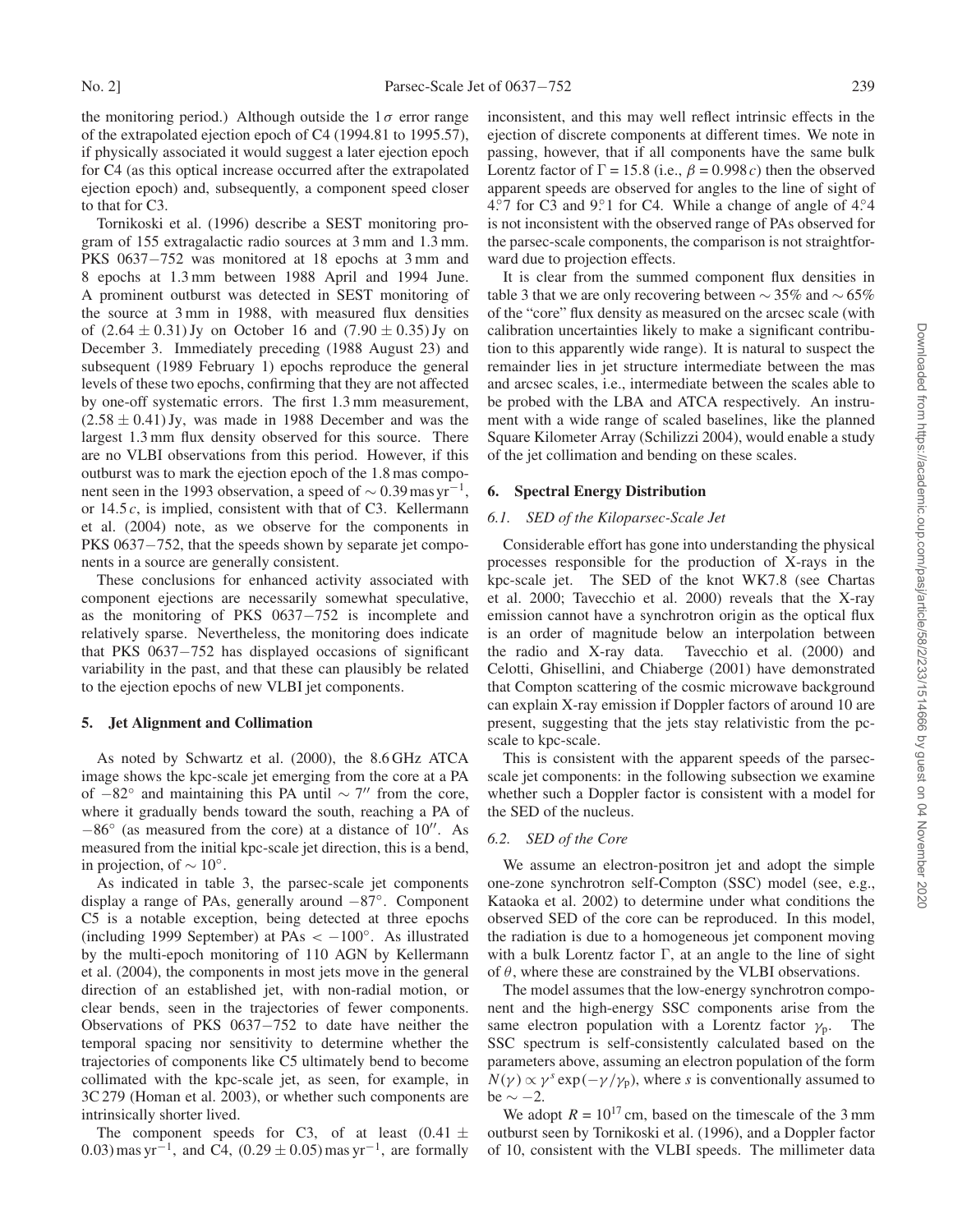

Fig. 5. Spectral energy distribution for the core of PKS 0637−752. See text for details.

in figure 5 are from WMAP (Bennett et al. 2003) and SEST (Beasley et al. 1997). The X-ray data are based on an analysis of data in the ASCA archive (see also, Yaqoob et al. 1998) but the spectrum and flux are consistent with the more recent Chandra observations (Chartas et al. 2000). The EGRET  $2\sigma$ upper limit for  $E > 100$  MeV of  $0.4 \times 10^{-7}$  cm<sup>-2</sup> s<sup>-1</sup>, is from phase I combined data (Fichtel et al. 1994) and we assume an  $E^{-2}$  spectrum. Other data points are from NED.<sup>1</sup>

The solid line in figure 5 shows the fit, yielding derived parameters  $B = 0.4$ G and  $\gamma_p = 3000$ . Assuming  $\gamma_{min} = 1$  yields a ratio of electron/positron energy density,  $u<sub>e</sub>$ , to magnetic field energy density,  $u_B$ , of 3.1. If we increase R by a factor of three, the resulting best fit yields  $B = 0.1$  G,  $s = -1.8$  and  $\gamma_p = 3500$ , with  $u_e/u_B = 11$ . Alternatively, for a Doppler factor of 20, which is comparable to the  $\delta = 17.4$  derived by Georganopoulos et al. (2005) to minimize the jet power in an electron-positron jet,  $B = 0.02$  G,  $s = -1.8$ ,  $R = 5 \times 10^{17}$  and  $\gamma_p = 4000$ , with  $u_{\rm e}/u_{\rm B} = 100.$ 

The one-zone SSC model provides a good fit to the data above  $10^{11}$  Hz. The fit below this frequency is poor, however this is a recognised characteristic of one-zone modelfits for AGN (see, e.g., Kataoka et al. 2002). The radio emission is assumed to be produced in a significantly larger volume than the SSC component of the SED. A value for R of  $10^{17}$  cm corresponds to an angular size of 0.005 mas, well below the angular resolution of our observations. Although the VLBI

images indicate the presence of a number of pc-scale components, each of which could be contributing to the SSC component of the SED, the addition of extra components to the model allows too many degrees of freedom, and so we follow the standard assumption that the source can be modelled by, or that the high energy emission is dominated by, a single component.

Furthermore, although the model assumes the X-ray emission is dominated by inverse Compton emission from the jet component, we cannot rule out a contribution from the accretion disk. For a 10<sup>8</sup>  $M_{\odot}$  black hole, the Eddington luminosity for the nucleus would be similar to the observed value,  $\sim 10^{46}$  erg s<sup>-1</sup>, in which case the accretion disk component could be significant. However, as the X-ray spectrum is featureless (Chartas et al. 2000), and as the jet emission is boosted by a factor of  $\delta^4$ , where the Doppler factor is most likely  $\sim$  10, the assumption that the jet component is dominant can be readily justified.

Celotti, Ghisellini, and Chiaberge (2001) also present a model for the core emission. They assume  $R = 5 \times 10^{16}$  cm,  $B = 4 G$ ,  $\Gamma = 20$ , and  $\theta = 5^{\circ}$  (thus  $\delta = 9.9$ ). Their model incorporates inverse Compton scattering from external radiation fields as well as SSC and as a result has two peaks in the inverse Compton domain, though this region is currently poorly constrained observationally. Though both models fit the observational data equally well, we feel ours has the merit of a lower magnetic field (in part due to the larger value of  $R$ ). Celotti, Ghisellini, and Chiaberge (2001) invoke a cold proton component for the jet to boost its kinetic power. Georganopoulos et al.

<sup>&</sup>lt;sup>1</sup> (http://nedwww.ipac.caltech.edu/).